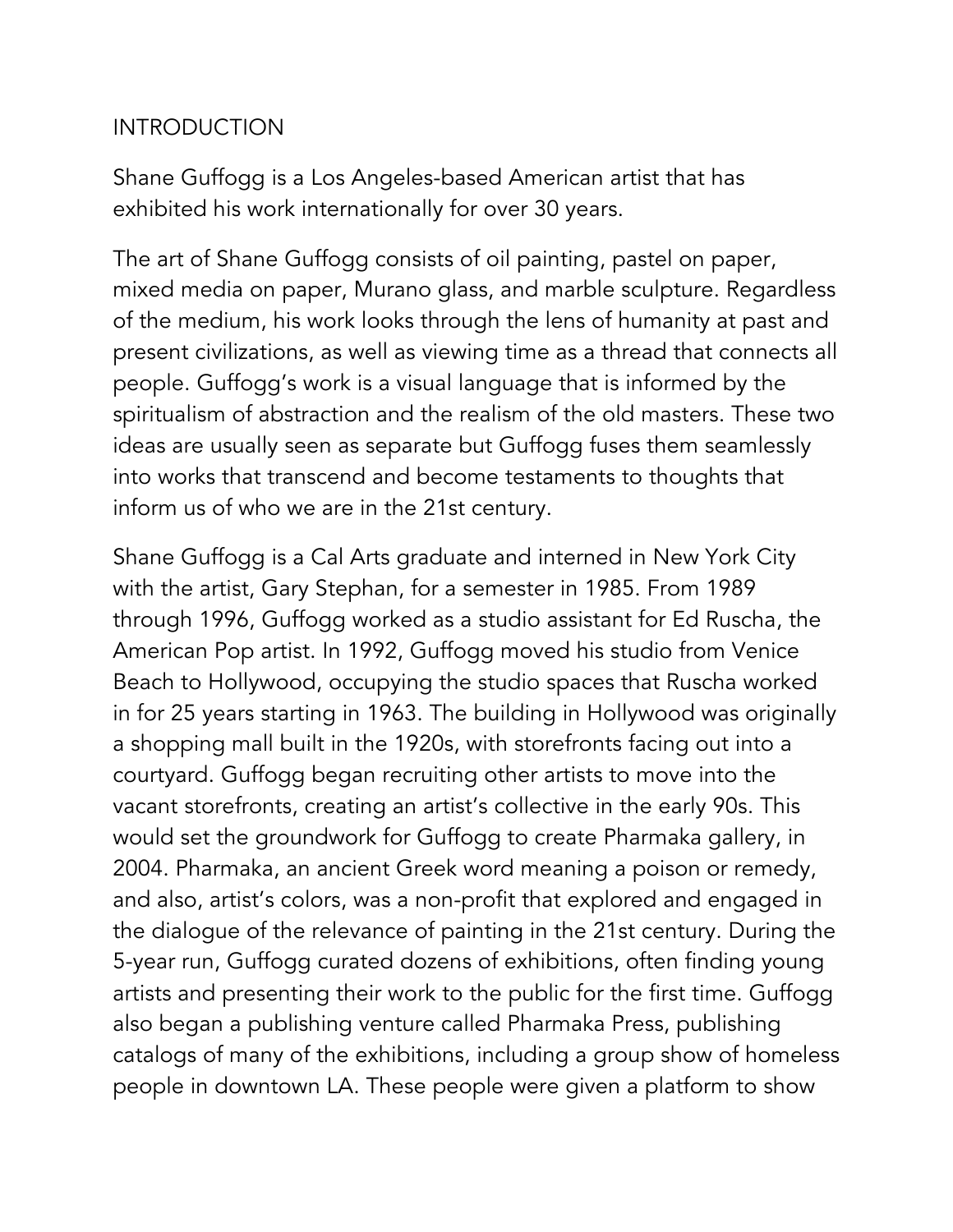their work and for the public to see and hear their stories. Guffogg was also elected to serve two- 2-year terms on the Downtown Neighborhood Council, where he chaired the Arts and Education committee. This role gave him the opportunity to get public funds and create the LA Downtown Art walk, which was a major force in the economic recovery of downtown. The Art walk grew from a few dozen people to 30,000 in a matter of three years, bringing new life to the once boarded-up buildings.

The conversations that were started at Pharmaka about art via artist's talks were the seeds for the next step of bringing the voices of artists to the public. Thus began a TV show called, The art of Art. The premise is that Guffogg, as the host, visits artists in their studio to discuss their creative process, what inspires them, and who they are. This series, of which 12 episodes have been filmed and are currently being edited by the Production company, Heironyvison.com, has the potential to reach a global audience. This fits perfectly into the philosophy of Guffogg, which is that art is a global language that can transcend the ideologies and politics of the day, and delve into the more fundamental questions of who we are, as a human race, and what connects and defines us.

There have been a handful of short documentaries and currently a fulllength documentary in the making, that explore his art, philosophy, and studio practice. Guffogg has maintained a studio in Hollywood California for over 30 years, and for the past 12 years has also maintained a studio at his ranch in Central California. Over the past two years (the pandemic years) Guffogg spent most of that time at his ranch, painting and planting an orchard that now consists of over 100 varieties of fruit trees and also a vineyard. This past fall was the first pressing of olive oil from his orchard. For him, this is all about the balance of nature, physical labor, and his studio practice. He doesn't have studio assistants, preferring to stretch and prime his own canvases, stating that, "It is the beginning of seeing the pictorial space."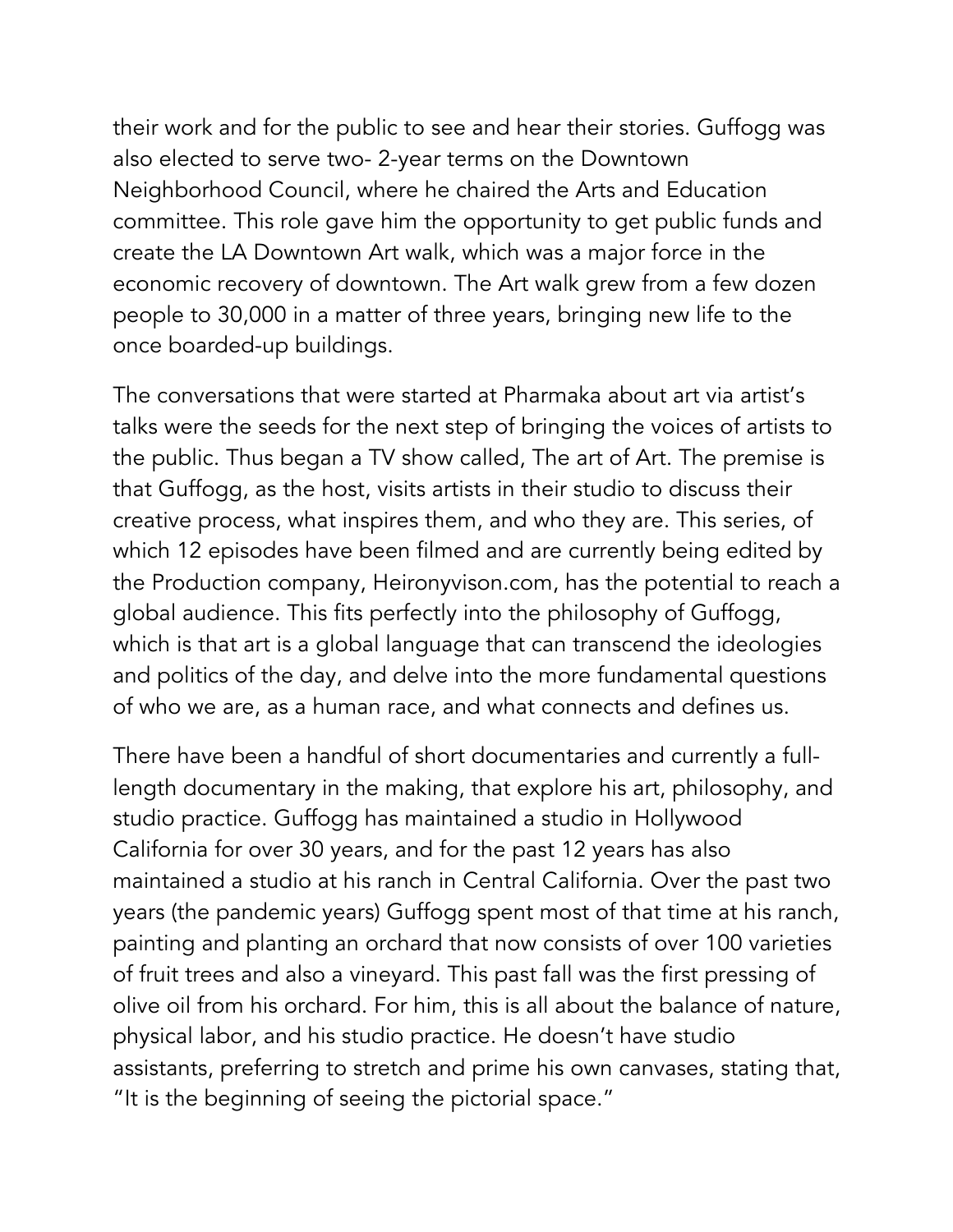He prefers solitude while working, having people around while painting makes it nearly impossible to be present and in the moment.

Guffogg experiences painting as a form of meditation, often spending a full 8 hours each day in his studio. His daily studio practice begins with music, usually classical Indian or Western, that sets the tempo for what is to happen. Guffogg started as a figurative painter, learning the glazing techniques of the old masters. After his time at Cal Arts, his ideas shifted away from figurative work to abstraction, though he doesn't see his work as abstract. Instead, he views his work as a dialogue between his subconscious and consciousness, with the art being the visual documentation of the conversation.

The ribbonesque movements that first began to appear in the late 90s was a means of going back in time, using the visual concept of the Renaissance window to bridge the ideas of realism and abstraction, and form a new visual language. Over time, these ribbonesque movements began to take the shape of patterns, mirroring themselves, which created a third image by the shapes that appeared within. These patterns became his subject in 2001 starting with the Cannac series. With this body of work, Guffogg would make large gestural brush strokes on the canvases, each stroke representing and serving as an extension of his own physicality. Then, he would sit and draw what he had just painted, consciously seeing this subconscious moment of creation. This drawing would become the template to create a series of patterns that were the micro of the macro, or as he likes to say, the relationship between his mind and body. The Cannac series was followed by the Avalon series, in which Guffogg imagined the four seasons on the mythical island of Avalon, where legend had it, is where King Arthur went to heal after battle. Regardless of the myth, the series became a way to see the subconscious and conscious mind working in unison. The patterns that were created were based on an unplanned moment of simply being present in front of a canvas and making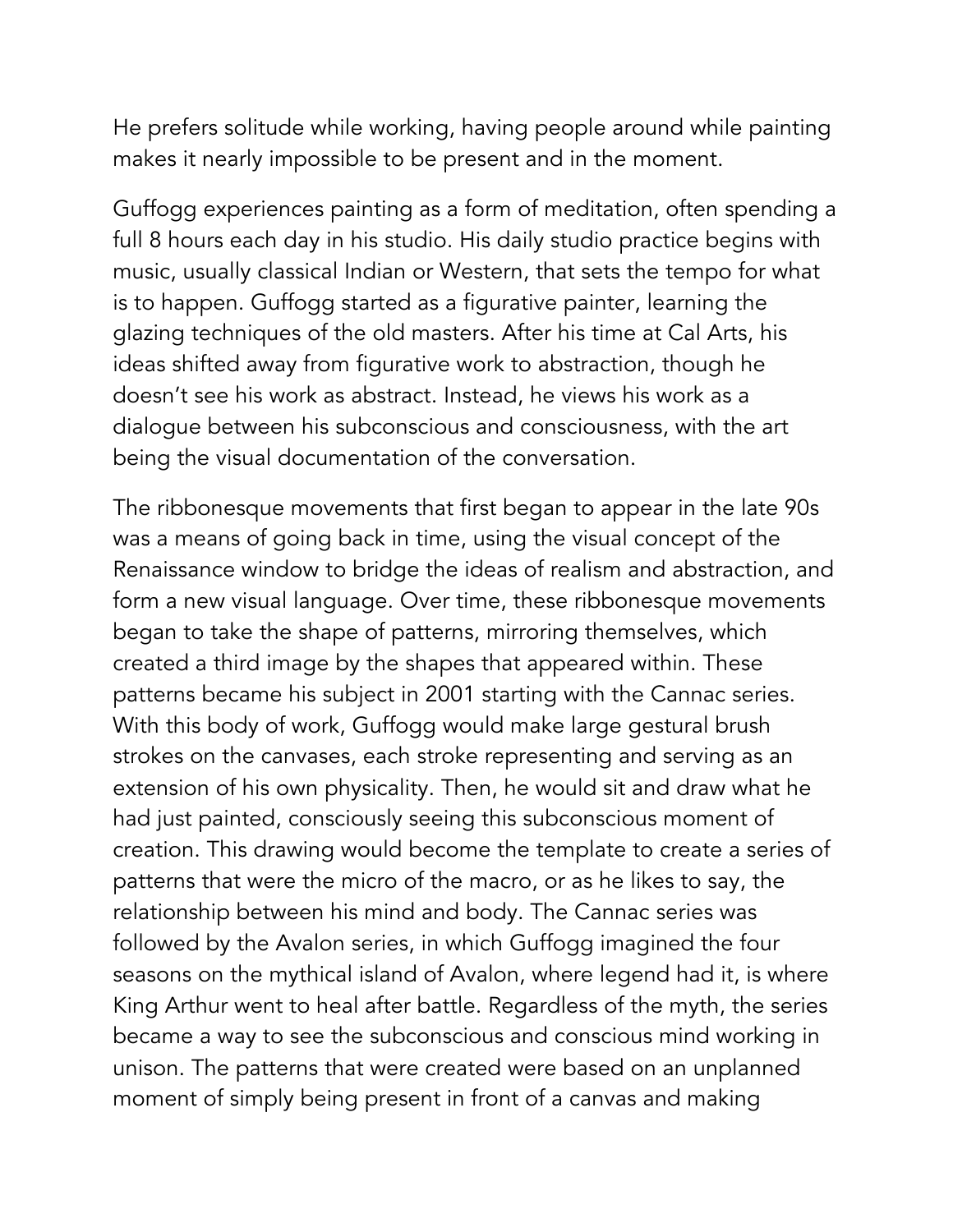sweeping gestural brushstrokes, evoking the art of some of the abstract expressionists. With the addition of a layer of patterns that floats across the surface, functioning as a form of writing, the paintings take on an Eastern dynamic, that in some ways bridges the visual art of the east and west. The final painting of this series was *Ocean*, which now hangs at the UAE Embassy in Washington DC.

Next was a series that was inspired by the poem of TS Eliot titled, *Four Quartets*. In this body of work, which is ongoing, the words become the starting point for each painting. As Guffogg often states, he hears colors and sees sound. The abstract ideas of time and space that TS Eliot explores, make for a perfect gateway into ideas of Eastern philosophy and Western science. The paintings are again a documentation of the artist's hand, moving across the canvas, eventually creating order out of chaos through an inherent balance of color and form.

Guffogg's years in Hollywood introduced him to collectors that are best known in the entertainment business, with household names such as Meg Ryan, Dustin Hoffman, Ed Harris, and many others who have a Guffogg hanging in their home.

The deep-rooted connection Guffogg has with the painters of the Renaissance and Baroque periods of Europe, the calligraphy of China and the Middle East, and the ideas of spiritualism of the American Abstract Expressionist, has created a 35-year body of work that is embraced as much in the middle east and Eastern Europe as it is with Europe and North and South America. This fusion of ideas and history has led to major museum exhibitions in Italy, Russia, Azerbaijan, and group museum exhibitions throughout Europe and the United States, with works in the permanent collections of the Los Angeles County Museum and the Jumex Foundation in Mexico City, to name a few. These topics are discussed and archived in a series of podcasts and essays that are published through the studio as Newsletters.